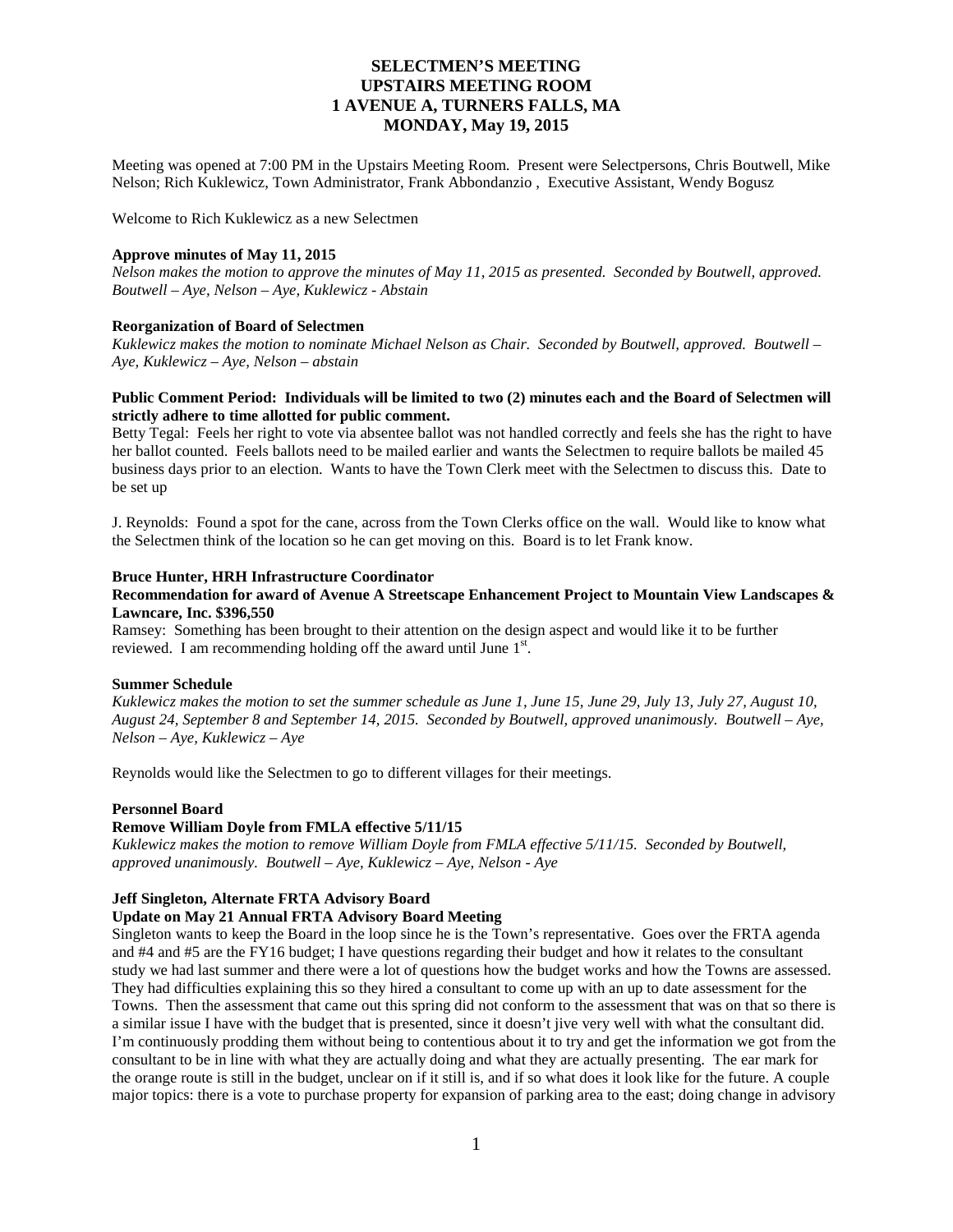board bylaws; State study of entire transit system suggesting changes of the routes. On June 30, a comprehensive service assessment is coming out. A state study of the entire transit system and will be suggesting changes to fixed routes. Greenfield has the most, we are second. Want to change them and have them in place by the fall. Singleton will report back to the Board on July 13<sup>th</sup> on the outcome of this assessment.

Detmold suggests FRTA come in prior to rate changes being finalized and hearing from the residents

## **Jelissa Caraballo, Church Light of Salvation**

## **Event Application for use of Peskeompskut Park: May 23, June 13 and June 27, 2015, 7:00 – 9:30 PM, (set up 5:30 PM; Clean up 9:30 - 10:00 PM)**

*Boutwell makes the motion to authorize Jelissa Caraballo, Church Light of Salvation for an event at Peskeompskut Park on May 23, June 13, June 27, 2015 from 7:00 – 9:30 PM, (set up 5:30 PM; Clean up 9:30 - 10:00 PM), insurance received, fee of \$25.00 per event is due. Seconded by Kuklewicz. Boutwell – Aye, Nelson – Aye, Kuklewicz - Aye*

## **Mark Stevens, Tree Warden, Jamie Beauchesne, Arborist for Eversource Trees on Montague Street**

Stevens: Trees were dying at a rapid rate, I knew about them, Jamie came to me asking about removing them from the lines, I told him they were behind the sidewalk, out of the right of way, get written permission from the residents and the trees could be removed.

Jamie: I met with every resident that had trees I was interested in removing and received written permission to remove 11 trees on private property.

Kuklewicz asks if these are town trees and Stevens responds, some say they are, some say they aren't; nobody can prove to him that the Town planted them. They are behind the right of way.

Stevens: It is not known how many more "Klaiber" trees are out there; behind the right of way, no one can prove who planted the trees. The concensus that is out there between L Street Hill and Randall Road, all the trees on the hill are Klaiber trees but I don't believe that.

Abbondanzio: There is nothing in writing that he has seen. Klaiber probably did plant most of the trees on the hill. This creates a little bit of a problem because of the way the law reads if they were planted using public funds, we don't know what he used, public funds, donated funds, his own, whatever, if they are planted within 20' of the right of way it creates a different kind of situation where they are considered public shade trees under Mass. General Laws because of that and technically that triggers a hearing requirement.

Jamie: Also, you need to have written permission from the private land owner to do this. Upon my counsel with other communities across the commonwealth everyone interprets MGL differently. The Town is not doing any work, the utilities is covering all costs. I'm not trying to get away with anything. I identified 11 trees that were at risk in my eyes as a professional. I came to your tree warden as I was instructed to do. I went back to my supervisors and said this is going to effect residents on the hill. We are going to re plant trees.

Kuklewicz: Maybe we can still meet the law without having a hearing, but I say to err on the side of being conservative and have a hearing any time going forward.

Jamie: I am under the assumption once I plant these trees, they belong to the property owners once I put them into the ground.

Discussion regarding ownership of trees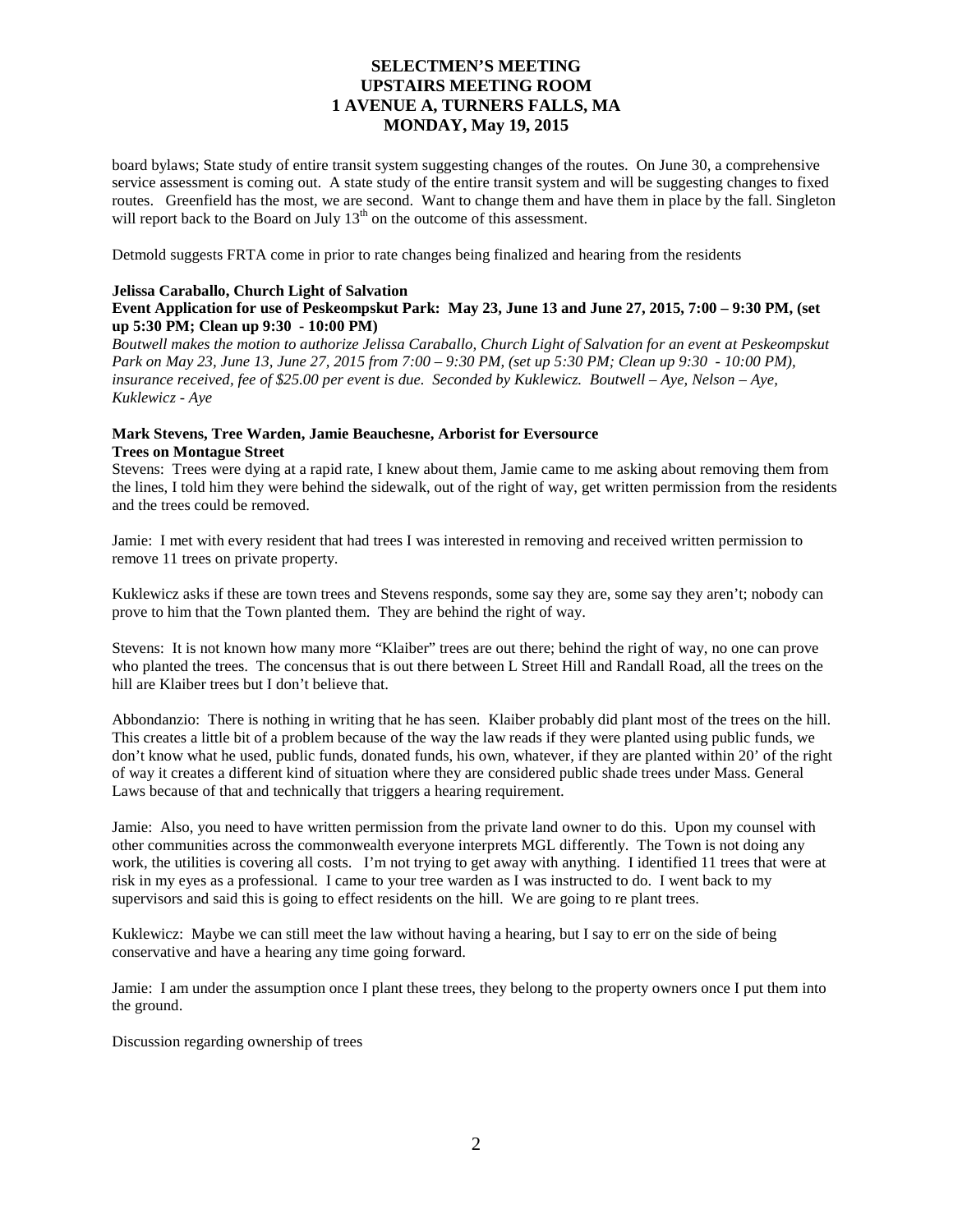The origin of the offer came from a cutting and replanting pilot program that was instituted in the City of Springfield. Once Jamie had approval from management, he contacted the Tree Warden. The purpose of all of this is to remove dead trees and replant them.

Nelson states it's not that they are objecting to the trees coming down, it's the process that they came down and people were not notified.

Jamie: Wood was removed today, I need to call dig safe regarding stump removal, I am waiting to revisit the nursery and then the property owners will get to pick between 3 tree types. I will be replanting the trees personally. Submitting a vegetation management plan was not required. Further discussion regarding whose trees were cut down.

Mark Stevens will contact Frank when there needs to be a tree hearing

Residents complain that the Town has no right to tell them they cannot have a tree taken down in their yard.

*Kuklewicz makes the motion to create a bylaw dealing with public shade trees or trees that might be considered public shade trees and work on coming up with a bylaw for 2016 Annual Town meeting, until such time we will ask the tree warden to inform the Town of any trees that might be considered public shade trees and go through the hearing process to assure notification of the residents. Seconded by Boutwell, approved unanimously. Boutwell – Aye, Kuklewicz – Aye, Nelson - Aye*

Stevens feels the Board is opening up a can of worms. Jamie warns the Board from his experience, it is opening them up to a lot of liability to trees.

#### **Policy and Plan for tree replacement in Town**

Stevens: Tree replacement in Town: I take a tree down and if someone wants a tree replanted, I plant a tree. Dig Safe list given to selectmen of all trees planted over the past 3 years. I have used money from the Tree Memorial, there is approximately \$4,000 in the account.

As of May 1, Kostanski's will be donating \$20 per tree per memorial. Discussion regarding difficulty replanting trees along the Avenue

Ramsey explains that the Town and the FRCOG will be conducting a tree inventory (number of trees and health of the trees) in the downtown area this summer and they hope to expand it to other areas of Town.

Stevens expresses his frustration that no one ever contacts him for information or with their questions.

Detmold suggests Tree Wardens budget get split so he is guaranteed to have money to plant trees and not just remove them. He also suggests having a nursery for trees.

McNamarea agrees with Detmold and feels maybe we need to budget more money for trees. Maybe everyone should get together and discuss where trees should be replanted. Also wanted to say thank you.

## **Town Administrators Report**

## **Announce award of principal forgiveness for a portion Montague's loan from the Mass. Clean Water Trust in the amount of \$51,013**

Abbondanzio: This is for the loan for the pump station replacement project. The Town appropriated funds to replace two pump stations, one on First Street one on Poplar Street and that work is currently under way. We were approved for a 2% loan from DEP, but we also qualified for a principal reduction in the amount of \$51,013 for Environmental Justice designation.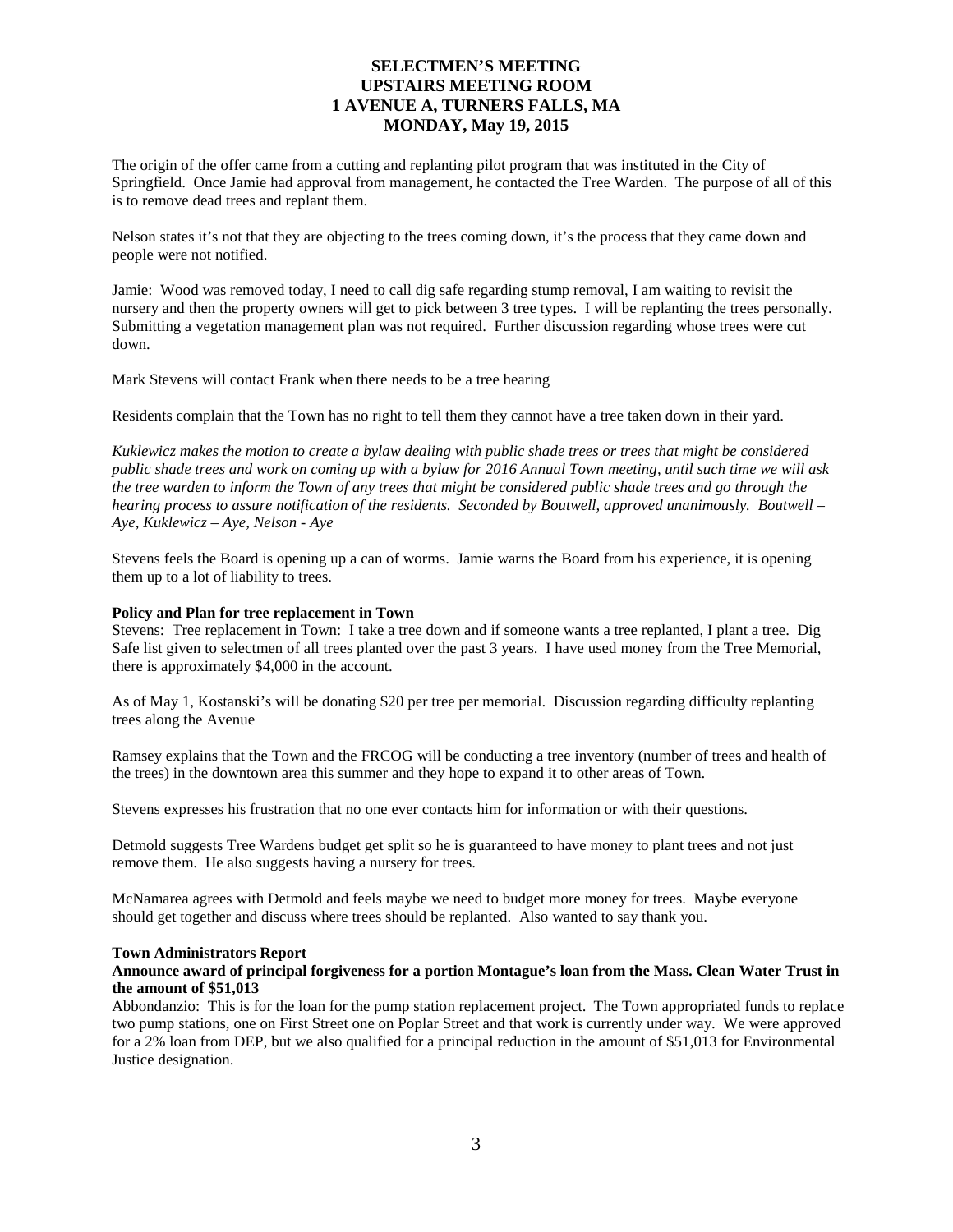## **Community Development Discretionary Hearing: Flags, Flag poles and brackets, \$2,100.00**

*Kuklewicz makes the motion to expend up to \$2,100 of Community Development Discretionary funds to purchase Flags, Poles and Brackets; seconded by Boutwell, approved unanimously. Boutwell – Aye, Nelson – Aye, Kuklewicz – Aye*

## **Request that the Town Clerk place the Debt Exclusion Vote regarding Sheffield MSBA Project voted under Article 13 at the May 2, 2015 Annual Town Meeting before the electorate**

*Boutwell makes the motion to request the Town Clerk place the following Debt Exclusion vote before the electorate "Shall the Town of Montague be allowed to exempt from the provisions of proposition two and one-half, so- called, the amounts required to pay for the bond issued in order to fund the towns allocable share of costs to replace windows in the Sheffield School auditorium/gymnasium wing including the payment of all costs relative thereto, as a result of Montague's participation in the Massachusetts School Building Assistance Authority (MSBA) program" Seconded by Kuklewicz, approved unanimously. Boutwell – Aye, Nelson – Aye, Kuklewicz – Aye*

This will be on a separate ballot from the Tech School and the bill will be split between the Tech School and G/M Regional School District

**Montague Intervention in DPU Hearing Regarding proposed pipeline: Resolved that the Town of Montague join the PLAN-NE Network for the purpose of intervention in DPU proceedings involving the proposed Kinder Morgan Northeast Energy Direct Pipeline Pursuant to the Town Meeting vote of May 2, 2015, Article #29** Abbondanzio: We had a conference call today with Legal Counsel who is representing the Coalition group. On Friday, one of the representatives of the coalition received notification that this had to be filed by this coming Friday so it did not get on the agenda. We published an amendment to the agenda today stating: Montague Intervention in DPU Hearing Regarding proposed pipeline: Resolved that the Town of Montague join the PLAN-NE Network for the purpose of intervention in DPU proceedings involving the proposed Kinder Morgan Northeast Energy Direct Pipeline Pursuant to the Town Meeting vote of May 2, 2015, Article #29

Boutwell makes the motion that the Town of Montague join the PLAN-NE Network for the purpose of intervention in DPU proceedings involving the proposed Kinder Morgan Northeast Energy Direct Pipeline Pursuant to the Montague Town Meeting vote of May 2, 2015, Article #29. Seconded by Kuklewicz. Approved unanimously. Boutwell – Aye, Kuklewicz – Aye, Nelson - Aye

## **Topics not anticipated in the 48 hour posting requirements**

*Kukelewicz makes the motion to approve the request by the Montague Community Band, use of Peskeompskut Park on June 15, 22, 29 July 13, 20, (27 as a rain date), 2015from 7:00 – 8:30 PM, set up ½ hour before, clean up 15 minutes after, approved by the Police Chief, fee be waived for the event, seconded by Boutwell, approved unanimously. Boutwell – Aye, Kuklewicz – Aye, Nelson - Aye*

## **OTHER:**

**Registration for Assembly, Public Demonstration, Use of Public Property; Trustees Soldiers Memorial Committee, Parade and Ceremony at Veteran's Park Area, May 25, 2015, 8:00 AM – 12:30 PM, Parade: 2nd Street to Avenue A to Veterans Park**

*Kuklewicz makes the motion to approve the Registration for Assembly, Public Demonstration, Use of Public Property to the Trustees Soldiers Memorial Committee, Parade and Ceremony at Veteran's Park Area, May 25, 2015, 8:00 AM – 12:30 PM, Parade: 2nd Street to Avenue A to Veterans Park. Seconded by Nelson, approved. Kuklewicz – Aye, Nelson – Aye, Boutwell – Abstain (on the committee)* 

*Kuklewicz makes the motion to appoint Chris Boutwell as acting Chair for this portion of the meeting. Seconded by Boutwell, approved. Boutwell – Aye, Kuklewicz – Aye, Nelson – Aye* 

## **Registration for Assembly, Public Demonstration, Use of Public Property; FC Pumpkinfest & Parade, Inc., Spring 5K Walk/Run, April 23, 2016, 9:00 AM to 2:00 PM**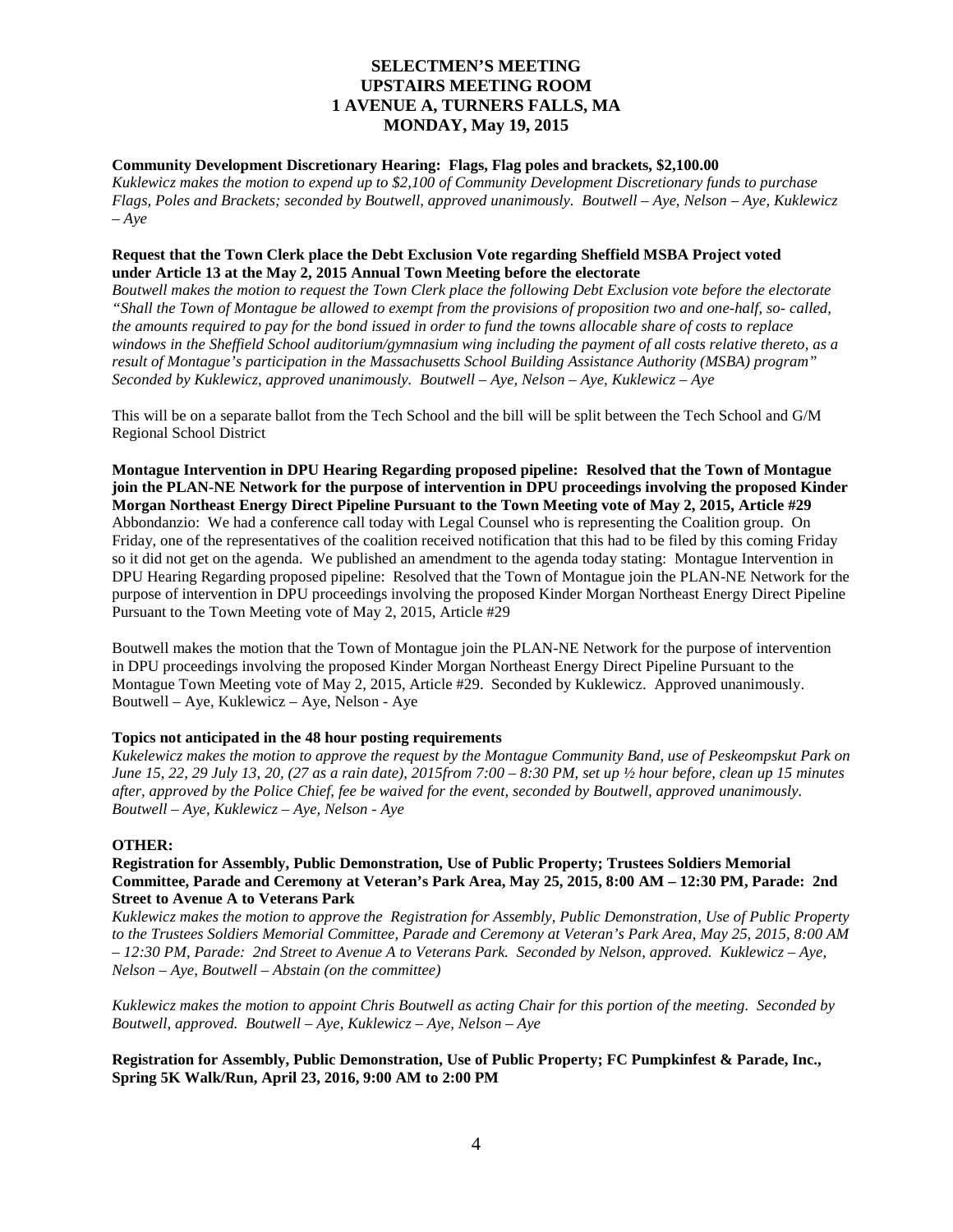*Kuklewicz makes the motion to approve the request for Registration for Assembly, Public Demonstration, Use of Public Property to the FC Pumpkinfest & Parade, Inc, for the Spring 5K Walk/Run on April 23, 2016 from 9:00 AM to 2:00 PM as presented. Seconded by Boutwell, approved. Boutwell – Aye, Kuklewicz - Aye*

## **Registration for Assembly, Public Demonstration, Use of Public Property; FC Pumpkinfest & Parade, Inc., Spring Parade, April 23, 2016 (rain 4/24/15) 10:00 AM to 3:00 PM**

*Kuklewicz makes the motion to approve the request for Registration for Assembly, Public Demonstration, Use of Public Property to the FC Pumpkinfest & Parade, Inc., for the Spring Parade, Crocker Ave to Montague Street to Turnpike Road to Millers Falls Road to High Street to Crocker Ave on April 23, 2016 (rain 4/24/15) 10:00 AM to 3:00 PM as presented. Seconded by Boutwell, approved. Boutwell – Aye, Kuklewicz - Aye*

Boutwell defers the Chairmanship back to Michael Nelson

## **Event Application for use of Peskeompskut Park, Montague Public Libraries, Puppet Show on Friday, August 7, 2015 from 8:30 AM to 12:30 PM**

*Kuklewicz makes the motion to allow the use of Peskeompskut Park to the Montague Public Libraries on Friday, August 7, 2015 from 8:30 AM – 12:30 PM for a puppet show, Police Chief has signed off on the permit. Seconded by Boutwell, approved unanimously. Boutwell – Aye, Kuklewicz – Aye, Nelson - Aye*

*Boutwell makes the motion to adjourn the meeting at 8:50 PM. Seconded by Kuklewicz, approved unanimously. Boutwell – Aye, Nelson – Aye, Fairbrother - Aye*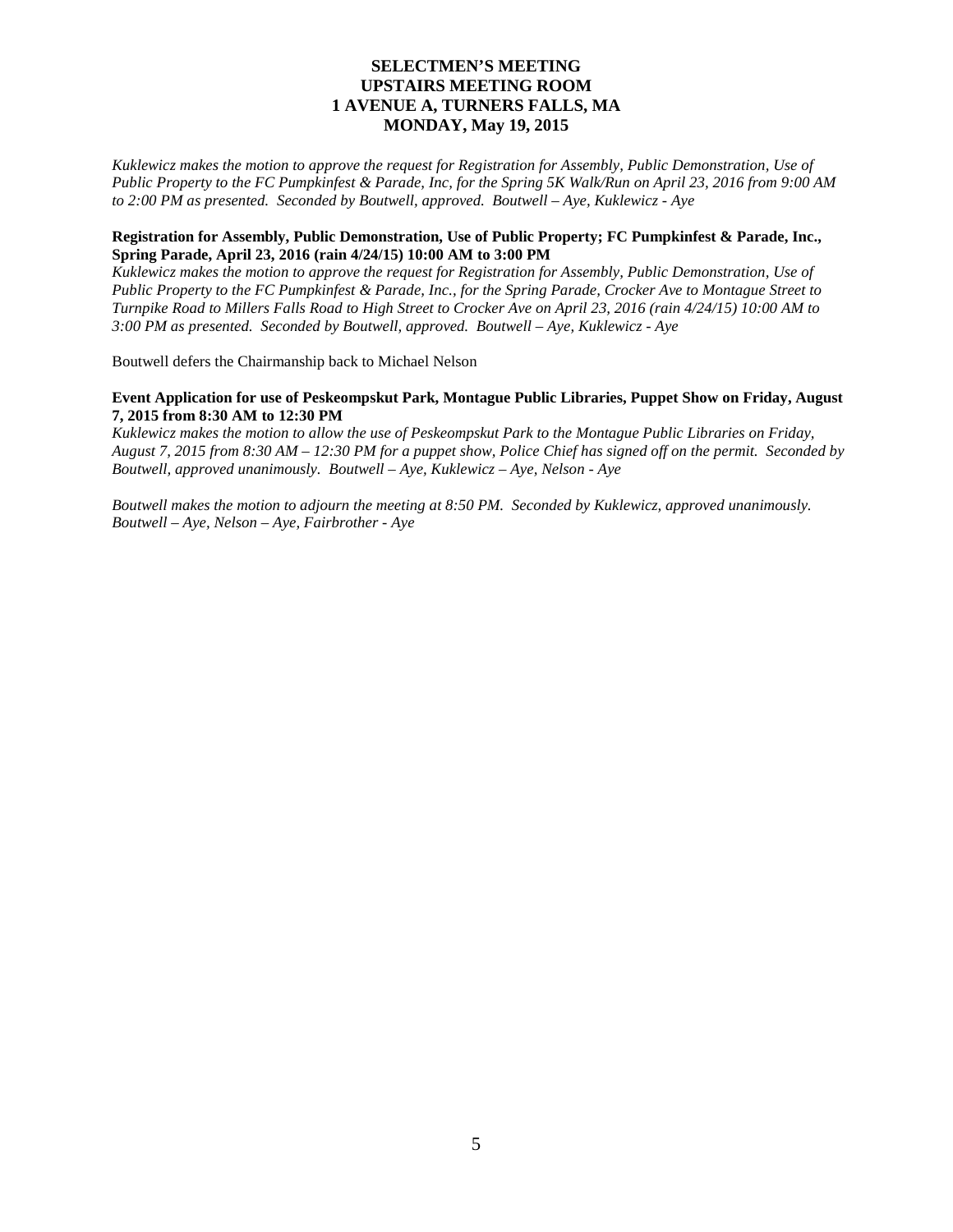HOUSE DOCKET, NO. 1347 . FILED ON: 1115/2015

## The Commonwealth of Massachusetts

**HOUSE** • • • • • • • • • • • • • No. 215

#### PRESENTED BY:

*S(ephen Kulik* 

To the Honorable Senate and House of Representatives of the Commonwealth of Massachusetts in General *Courl assembled:* 

The undersigned legislators and/or citizens respectfully petition for the adoption of the accompanying bill:

An Act authorizing the town of Montague to issue one additional liquor license.

## PETITIQN OF:

| NAME:                | DISTRICT/ADDRESS:                 |
|----------------------|-----------------------------------|
| Stephen Kulik        | Ist Franklin                      |
| Stanley C. Rosenberg | Hampshire, Franklin and Worcester |

lof3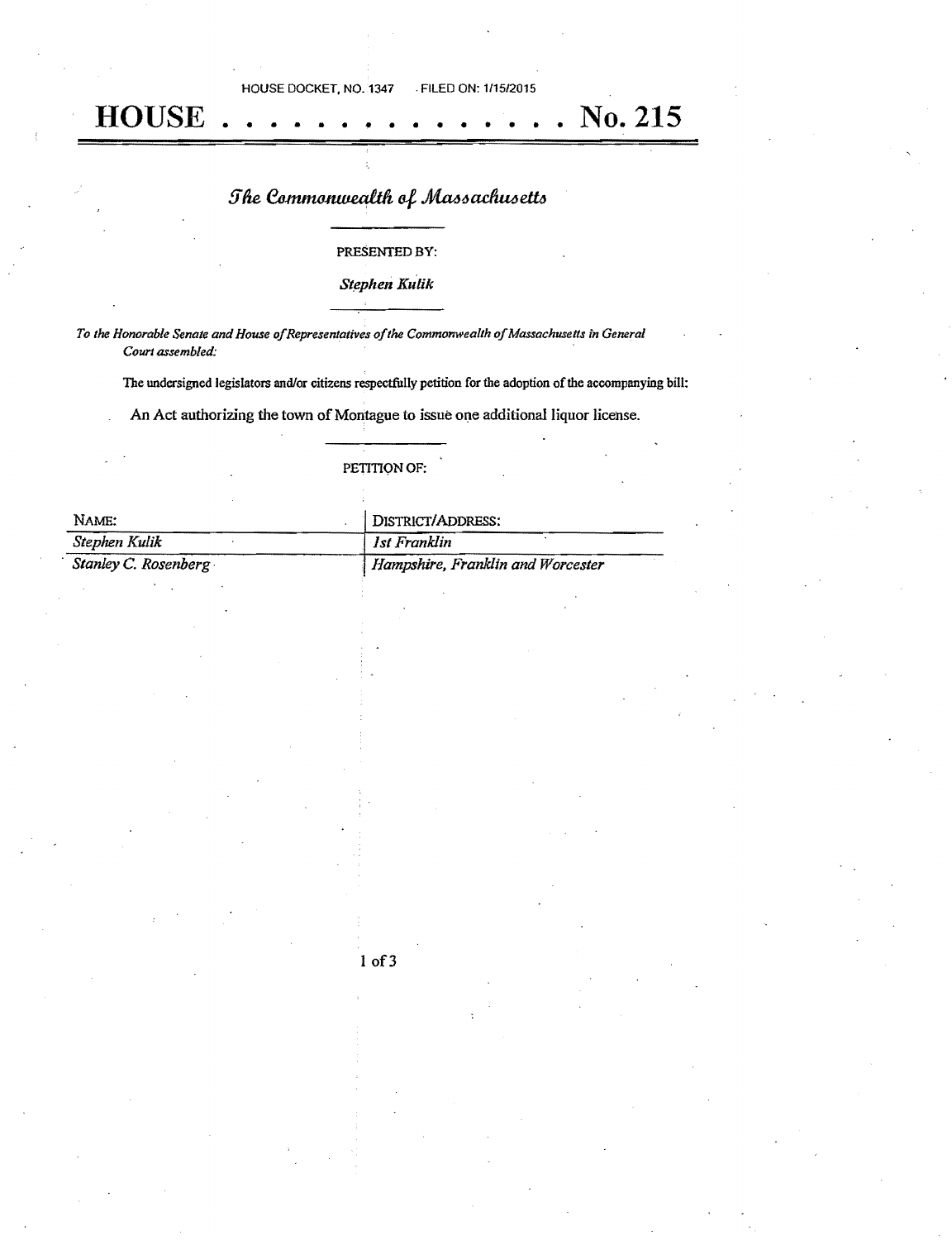HOUSE DOCKET, NO. 1347 FILED ON: 1/15/2015

## **HOUSE** ' • • • • . . • • • • • • • **.** No. 215

By Mr. Kulik of Worthington, a petition (accompanied by bill, House, No. 215) of Stephen Kulik and Stanley C. Rosenberg (by vote of the town) for legislation to authorize the town of Montague to, issue an additional for the sale of all alcoholic beverages to be drunk on premises. Consumer Protection and Professional Licensure. [Local Approval Received.]

## The Commonwealth of Massachusetts

In the One Hundred and Eighty-Ninth General Court (201S-2016)

An Act authorizing the town of Montague to issue one additional liquor license.

*Be it enacted by* the *Senate andHouse ofRepresentatives in General Court assembled,* and *by the authority -ofthe same, asfollows:* 

SECTION 1. (a) Notwithstanding section 17 of chapter 138 of the General Laws... the

2 licensing authority of the town of Montague may grant. L, additional license for the sale of all  $\ldots$ .  $\ldots$  beleted:)

3 alcoholic beverages to be consumed on premises under section  $12$  of said chapter 138 to

4 Montague Inn. Jocated at 485 Federal street in the town of Montague. Massachusetts. A license

5 granted under this section shall be subject to all of said chapter 138 except said section 17.

6 (b) Once issued, the licensing authority shall not approve the transfer of the license.

7 granted pursuant to this act to any other location, but it may grant the license to a new applicant

8 at the same location ifthe applicant files with the licensing authority a letter from the department

9 of revenue and a letter from the department of unemployment assistance indicating that the

10 license is in good standing with those departments and that all applicable taxes, fees and

11 contributions have been paid.

 $\mathbf{1}$ 

|                                                    | Deleted: one (                |                                       |
|----------------------------------------------------|-------------------------------|---------------------------------------|
| may grant 1 additional license for the sale of all | Deleted: )<br><b>Contract</b> |                                       |
| ises under section 12 of said chapter 138 to       |                               |                                       |
|                                                    |                               | Deleted: or its successors or assigns |

Deleted: or any other general or<br>special, rule or regulation to the contrary

| Deleted: , or its successors or assigns     |
|---------------------------------------------|
| Deleted: to be exercised at and             |
| Deleted: Street                             |
| Deleted:                                    |
| Deleted: Montague Center Village in<br>said |
| Deleted: issued under this section          |

| . .          | Deleted: the |
|--------------|--------------|
| es, fees and | Deleted: 1   |
| ٠.           | have         |

20f3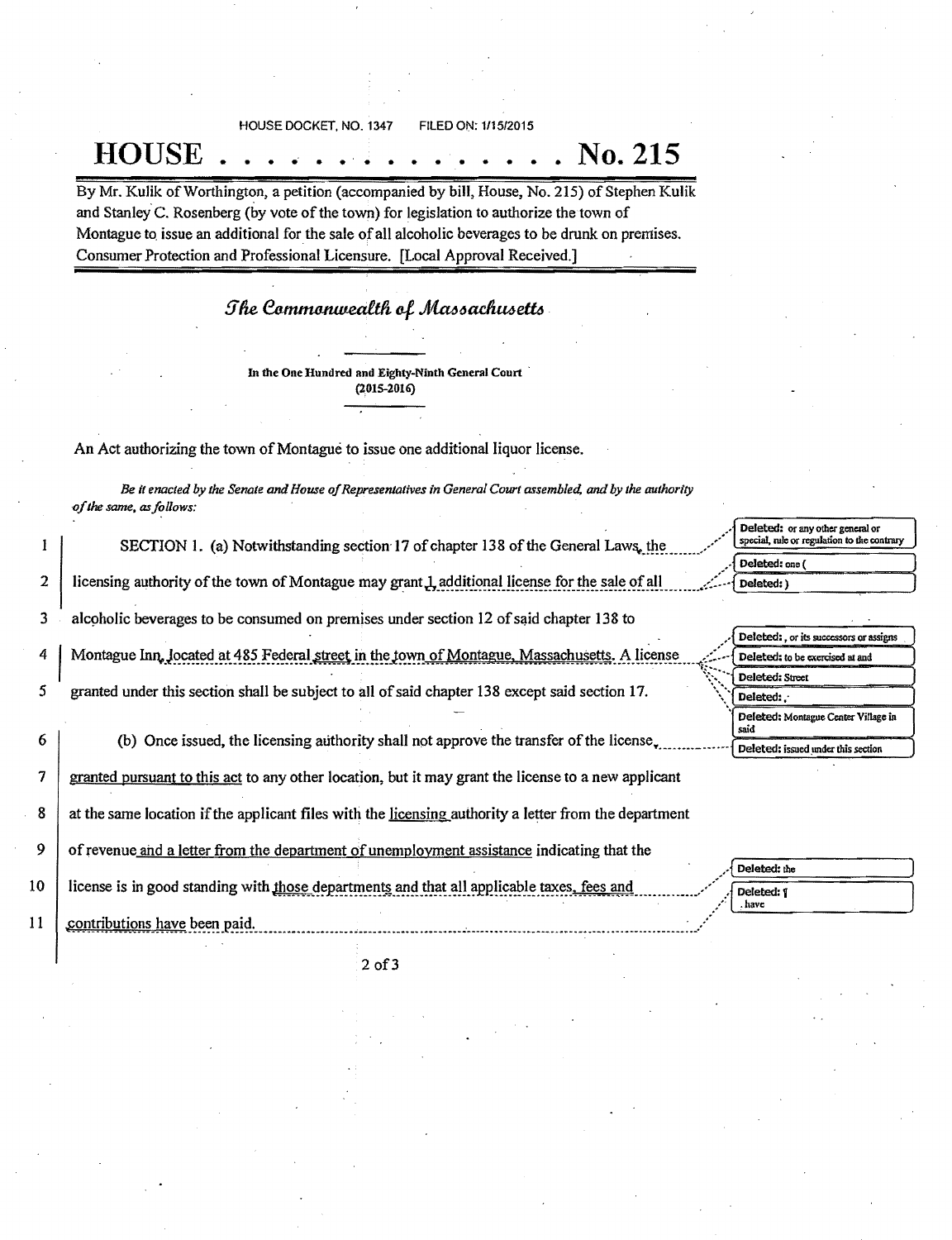|    | (c) If the license granted under this act is cancelled, revoked or no longer in use, it shall         | Deleted: section |
|----|-------------------------------------------------------------------------------------------------------|------------------|
| 13 | be returned physically, with all of the legal rights, privileges and restrictions pertaining thereto, | Deleted:         |
| 14 | to the licensing authority whichmay then grant the license to a new applicant at the same location    | Deleted: section |
| 15 | under the same conditions as specified in this act.                                                   |                  |

16 SECTION 2. This act shall take effect upon its passage.

 $3$  of  $3$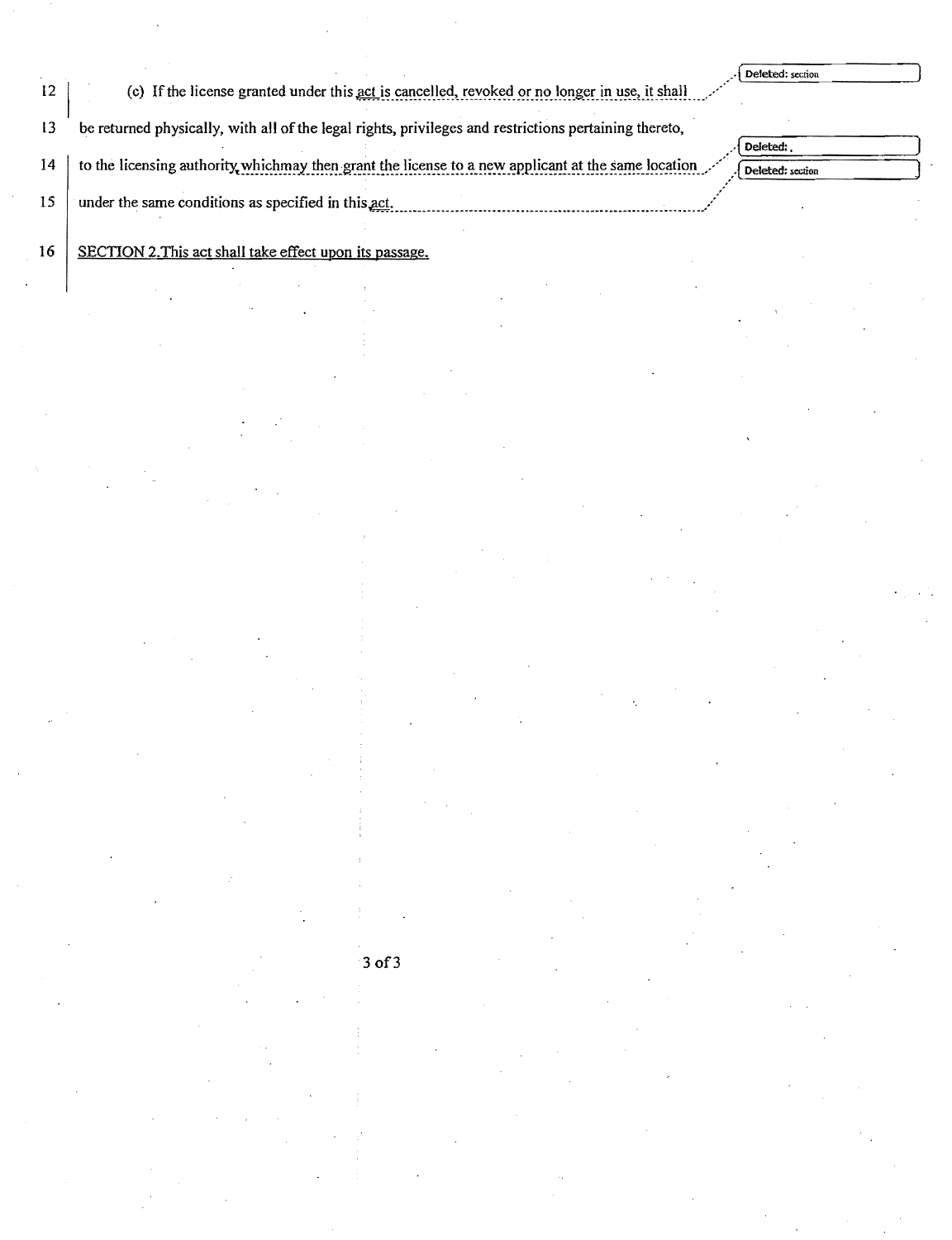HOUSE DOCKET, NO. 1354 FILED ON: 1/15/2015

## **HOUSE** No. 216

# The Commonwealth of Massachusetts

## PRESENTED BY:

## **Stephen Kulik**

To the Honorable Senate and House of Representatives of the Commonwealth of Massachusetts in General Court assembled:

The undersigned legislators and/or citizens respectfully petition for the adoption of the accompanying bill:

An Act authorizing the town of Montague to issue one additional liquor license.

## PETITION OF:

| NAME:                | DISTRICT/ADDRESS:                 |
|----------------------|-----------------------------------|
| Stephen Kulik        | Ist Franklin                      |
| Stanley C. Rosenberg | Hampshire, Franklin and Worcester |

I of 3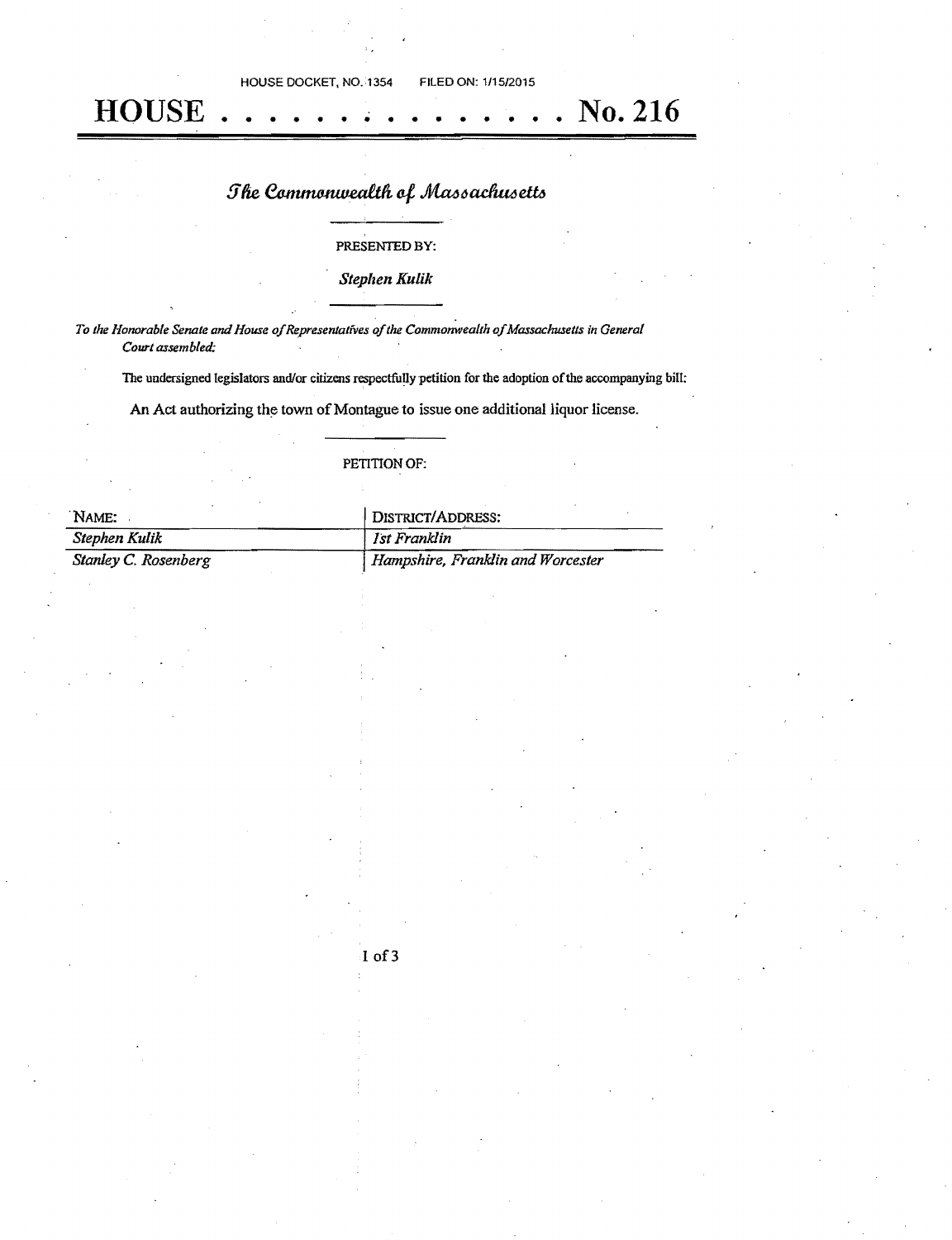HOUSE DOCKET, NO. 1354 FILED ON: 111512015

# **HOUSE** • • • • • • • • • .. . • • **..** No. 216

By Mr. Kulik of Worthington, a petition (accompanied by bill, House, No. 216) of Stephen Kulik and Stanley C. Rosenberg (by vote of the town) that the town of Montague be authorized to issue an additional license for the sale of all alcoholic beverages to be drunk on the premises. Consumer Protection and Professional Licensure. [Local Approval Received.]

The Commonwealth of Massachusetts.

In the One Hundred and Eighty-Ninth General Court (2015-2016)

An Act authorizing the town of Montague to issue one additional liquor license.

Be it enacted by the Senate and House of Representatives in General Court assembled, and by the authority of the same, as follows:

1 2 3 4 5 6 SECTION 1. (a) Notwithstanding section 17 of chapter 138 of the General Laws, the licensing authority of the town of Montague may grant.L additional license for the sale of all alcoholic beverages to be consumed on premises under section 12 of said chapter 138.to the Powers Block, located at 26-28 East Main Street in the town of Montague, Massachusetts, A<br>license granted under this section shall be subject to all of said chapter 138 except said section 17.

7 8 9 10 (b) Once issued, the licensing authority shall not approve the transfer of the license issued under this section to any other location, but it may grant the license to a new applicant at the same location ifthe applicant files with the licensing authority a letter from the department of revenue and a letter from the department of unemployment assistance indicating that the license

| Deleted: or any other general or<br>special, rule or regulation to the contrary |
|---------------------------------------------------------------------------------|
| Deleted: one (                                                                  |
| Deleted: )                                                                      |
| Deleted: for                                                                    |
| Deleted: to be exercised at and                                                 |
| Deleted: Millers Falls Village in said                                          |
| Deleted: for the purpose of facilitating                                        |

Program.

20f3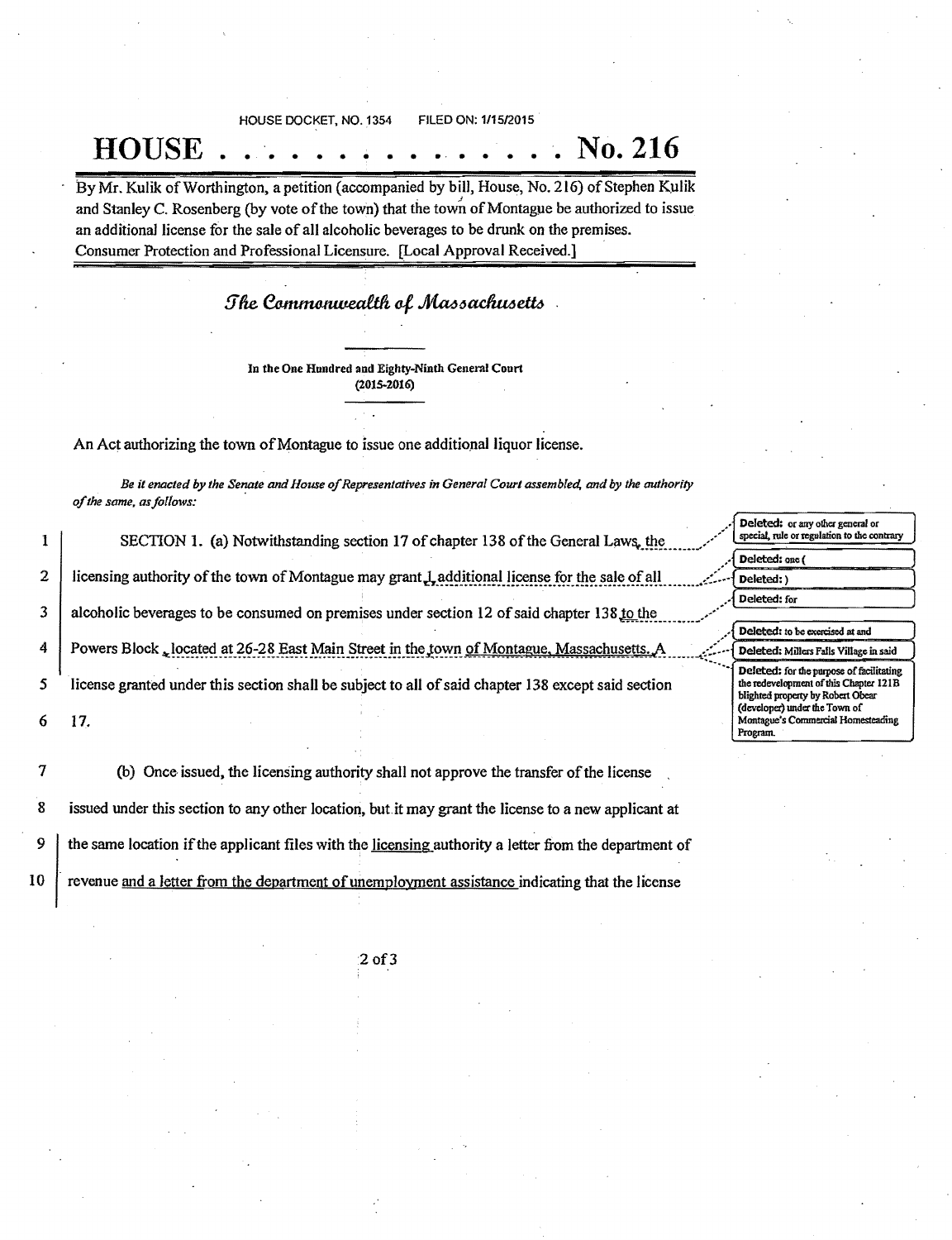$11$ is in good standing with those departments and that all applicable taxes, fees and contributions Deleted: the Deleted: 1  $rac{1}{2}$  have

12 have been paid.

13 (c) If the license granted under this act is cancelled, revoked or no longer in use, it shall

14 be returned physically, with all of the legal rights, privileges and restrictions pertaining thereto,

15 to the licensing authority which may then grant the license to a new applicant at the same

16 location under the same conditions as specified in this act.

17 SECTION 2. This act shall take effect upon its passage. Deleted: section

| J Deleted:       |  |
|------------------|--|
| Deleted: section |  |
|                  |  |

## 3 of 3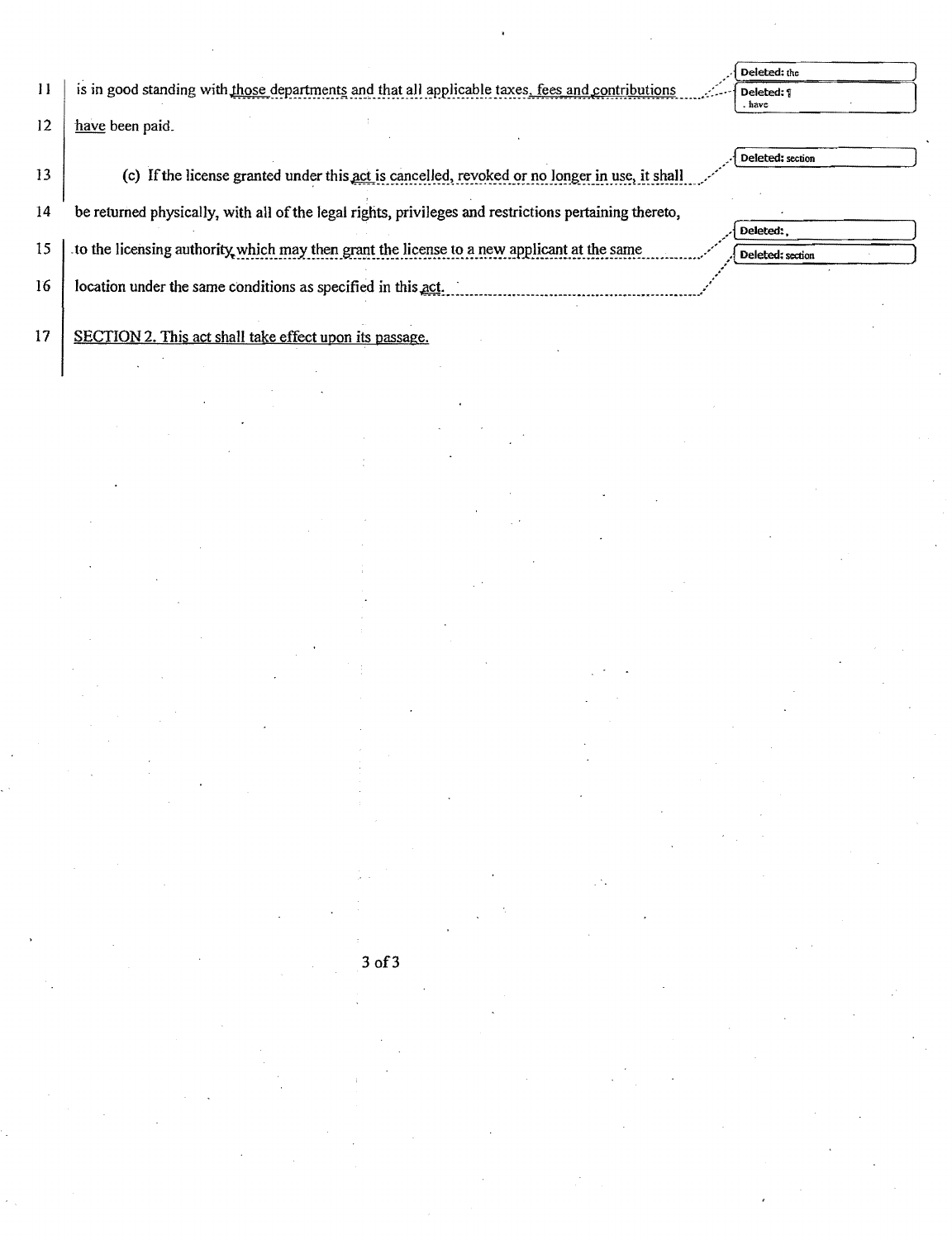HOUSE DOCKET, NO. 1451 FILED ON: 111512015 **HOUSE** • • • • • • • • • • • • • • • No. 3218

# The Commonwealth of Massachusetts

## PRESENTED BY:

*Stephen Kulik* 

To the Honorable Senate and House of Representatives of the Commonwealth of Massachusetts in General *Court assembled:* 

The undersigned legislators and/or citizens respectfully petition for the adoption of the accompanying bill:

An Act authorizing the town of Montague to issue one additional liquor license.

## PETITION OF:

| NAME:                | DISTRICT/ADDRESS:                 |  |
|----------------------|-----------------------------------|--|
| Stephen Kulik        | Ist Franklin                      |  |
| Stanley C. Rosenberg | Hampshire, Franklin and Worcester |  |

## $1$  of  $3$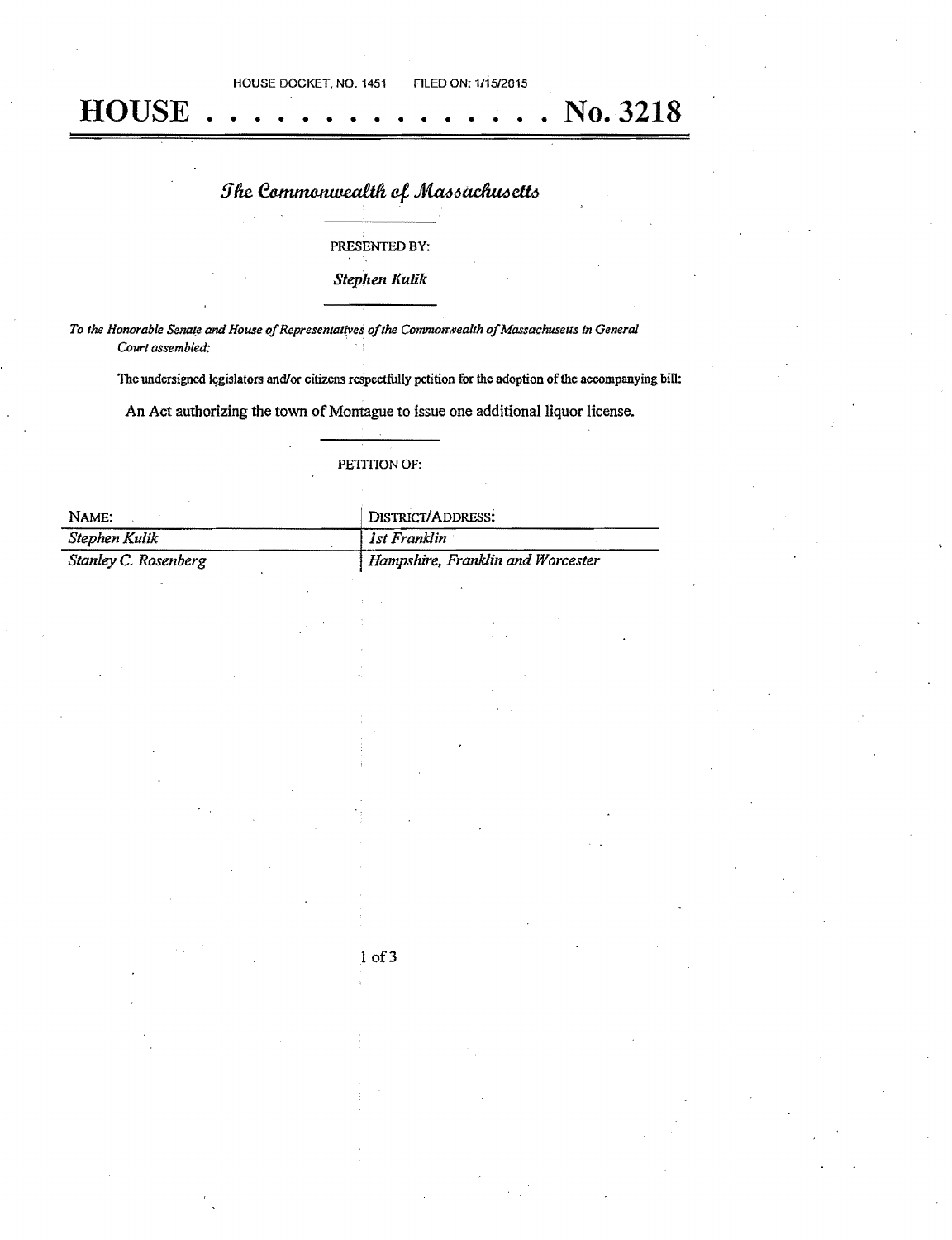HOUSE DOCKET. NO. 1451 FILED ON: 1/15/2015

**HOUSE** • • • • • • • • • • • • • **.** No. 3218

By Mr. Kulik of Worthington, a petition (accompanied by bill, House, No. 3218) of Stephen Kulik and Stanley C. Rosenberg (by vote of the town) that the town of Montague be authorized to issue an.additional license for the sale of all alcoholic beverages not to be drunk on premises. Consumer Protection and Professional Licensure. [Local Approval Received.]

## The Commonwealth of Massachusetts

In the One Hundred and Eighty-Ninth General Court (2015-2016)

An Act authorizing the town of Montague to issue one additional liquor license.

*Be it enacted by the Senate and House of Representatives in General Court assembled, and by the authority ofthe same. asfollows:* 

1 SECTION 1. (a) Notwithstanding section 17 of chapter 138 of the General Laws, the 2 licensing authority of the town of Montague may grant L additional license for the sale of all 3 alcoholic beverages to be consumed off premises under section 15 of said chapter 138 to LING 4 LING, Corp. d/b/a Montague Village Store, Jocated at 60 Main Street in the town of Montague 5 Massachusetts. A license granted under this section shall be subject to all ofsaid chapter 138

6 except said section 17..

7 (b) Once issued, the licensing authority shall not approve the transfer of the license

8 issued under this act to any other location, but it may grant the license to a new applicant at the

9 same location if the applicant files with the licensing authority a letter from the department of

10 revenue and aletter from the department of unemployment assistance indicating that the license

## Deleted: or any other general or special, rule or regulation to the contrary Deleted: one ( Deleted: )

" Deleted: or its successors or assigns, to<br>be exercised at and Deleted: Montague Center Village in said

Deleted: section

20f3